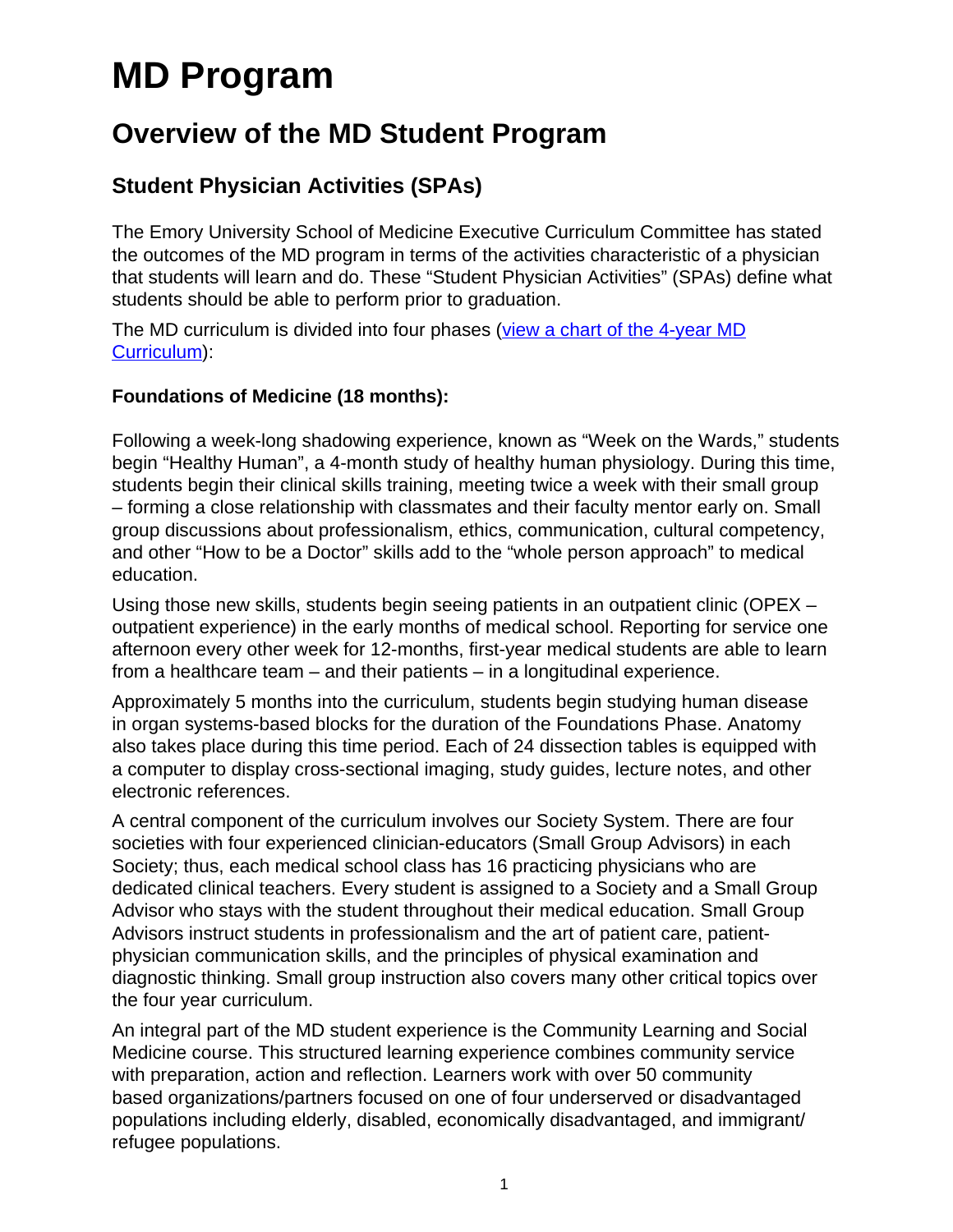Upon completion of the formal courses in Foundations, students are given two months of study time for Step 1 of the United States Medical Licensing Exam.

Grading is Satisfactory/Unsatisfactory for the Foundations phase of the curriculum.

#### **Application of Medical Sciences (12 months):**

Providing students with core knowledge of the basic clinical medical and surgical fields, each student will complete required rotations in Surgery, Medicine, Pediatrics, Psychiatry, Neurology, Obstetrics & Gynecology, Radiology, Primary Care, Dermatology, Ophthalmology, Palliative Care, and Anesthesiology.

Students complete these rotations at Emory and Emory-affiliated healthcare facilities throughout the Atlanta area, including:

- [Grady Memorial Hospital](http://www.gradyhealth.org/)
- [Emory University Hospital](https://www.emoryhealthcare.org/locations/hospitals/emory-university-hospital/index.html)
- [Emory University Hospital Midtown](http://www.emoryhealthcare.org/emory-university-hospital-midtown-atlanta/index.html)
- [Children's Healthcare of Atlanta at Egleston](http://www.choa.org/)
- [Children's Healthcare of Atlanta at Hughes Spalding](http://www.choa.org/About-Childrens/Locations-and-Directions/Childrens-Hughes-Spalding)
- [Emory Wesley Woods Center](http://www.wesleywoods.org/wesley-woods-center-phone-directory.html)
- [Atlanta Veterans Affairs Medical Center](http://www.atlanta.va.gov/)
- [The Emory Clinic \(multiple sites around Atlanta\)](https://www.emoryhealthcare.org/emory-clinic/index.html)
- Other clinical sites in and around Atlanta

During the Application phase, students still regularly meet with their Small Groups to further develop their professional identity and to process and reflect on their clinical experiences.

#### **Discovery (3-5 months):**

The Discovery phase is a structured time for students to conduct a hypothesis-driven research project under the direction of a faculty member. While the Discovery project must be a scientific inquiry based in medicine, students are able to combine their interests in other areas, such as creative writing, public health, community development, education, or health policy, into their project. Some students are also able to include an international experience in their Discovery project. This is an opportunity for students to renew their creative energies and explore a new facet of medicine under the tutelage of an Emory faculty member.

Students must carry out a research project that meets the standards for the MD degree as established by the Discovery faculty. This project can be part of the student's second degree program, and may be designed and undertaken as part of that program. The Discovery leadership is responsible for assuring that the project fulfills the requirements for the Discovery phase of the MD curriculum.

During Discovery, medical students work full time on their projects with minimal other academic commitments except occasional seminars or workshops relevant to their research. Many students publish their Discovery work in peer-reviewed scientific journals and all students are required to present their Discovery project at Medical Student Research Day in the fourth year.